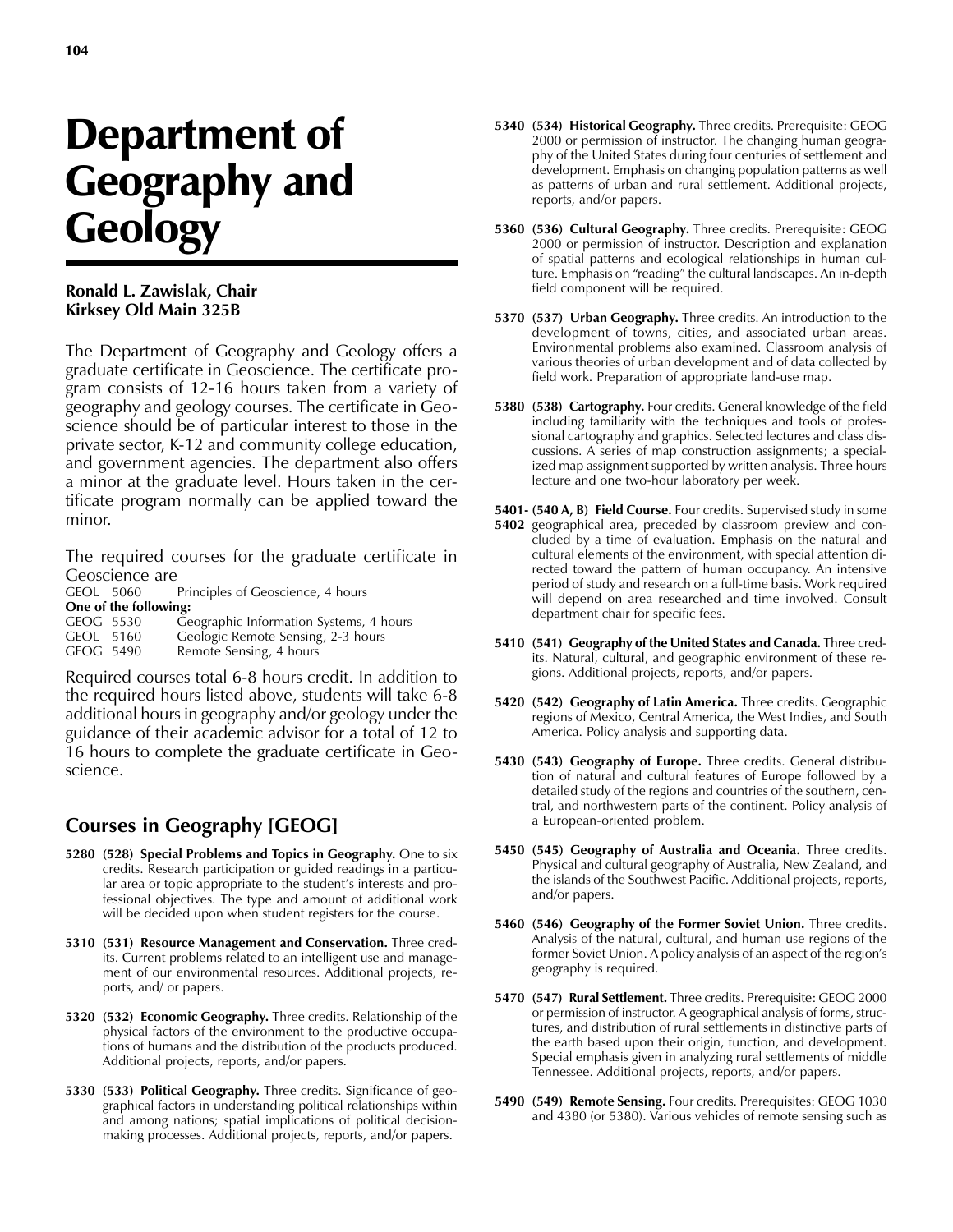radar, satellite imagery, and infrared data. Use of data in preparation of maps and applications to land use and environmental problems examined. Selection of data from either a numeric or image remote sensing system, interpreting, and developing a report from the interpretations. Three hours lecture and one two-hour laboratory per week.

- **5500 (550) Geography of the Middle East.** Three credits. An analysis of the problems, issues, and theories involved in understanding the physical, cultural, and regional geography of the area. Additional projects, reports, and/or papers.
- **5510 (551) Laboratory Problems in Remote Sensing.** Four credits. Computer processing of selected satellite imagery. Laboratory will provide practical experience through design, execution, and completion of applied remote sensing projects, one of which will be the effects of an environmental impact.
- **5520 (552) Image Interpretation.** Four credits. Principles, methods, and techniques of image interpretation including maps, satellite data, and aerial photos. Environmental impact of a special project. Three hours lecture and one two-hour laboratory per week.
- **5530 (553) Geographic Information Systems.** Four credits. Lecture and laboratory work relative to computer-manipulated geographic data base. Laboratory work will involve experience in practical application of a geographic information system (GIS) to problem-solving. Student will take appropriate data and compile an environmental impact statement (EIS). Three hours lecture and two hours laboratory per week.

## **Courses in Geology [GEOL]**

- **5000 (500) Petrology and Petrography.** Four credits. Prerequisite: GEOL 3000. Igneous, sedimentary, and metamorphic rocks. Theories of formation and evolution based upon mineralogical and geochemical evidence. Examination and classification of rocks in hand sample and thin section. Additional assignments involving data analysis and interpretation and completion of a research paper required for graduate credit.
- **5020 (502) Geomorphic Regions of the United States.** Four credits. Prerequisite: GEOL 1030 or 1040. The origin, regional distribution, and geomorphic features and history of the landforms of the United States. Students required to analyze maps, structure sections, and aerial photography to determine geomorphic form and the forces and processes that produced these forms plus research a geomorphical problem resulting in a thesis-type paper. Three hours lecture and two hours laboratory per week.
- **5030 (503) Invertebrate Micropaleontology.** Four credits. Invertebrate and microscopic animal life of the past including recent preserved representatives and their ancient fossilized ancestors. Numerous field trips to local fossil-collecting sites. Designed to aid in the preparation of earth science teachers, geologists, and biologists. Research paper on a topic approved by instructor. An oral presentation of this material may be required. Three hours lecture and two hours laboratory per week.
- **5050 (505) Meteorology.** Three credits. Prerequisite: GEOL 1030 or 1040 or GEOG 1030 or consent of instructor. (PHYS 2010 or 2110 and CHEM 1110 recommended.) Physical laws as they relate to the atmosphere, atmospheric processes and their effects on air masses, fronts, and atmospheric circulation, the dynamics of the atmosphere and its relationship to the hydrosphere. Special problem to be assigned by the instructor.
- **5060 (506) Principles of Geoscience.** Four credits. Includes topics from geology, astronomy, meteorology, and oceanography. Specifically designed to aid in the preparation of earth science teachers in the public schools. Term paper on topic approved by the instructor. Three hours lecture and two hours laboratory per week.
- **5070 (507) Sedimentation and Stratigraphy.** Four credits. Prerequisites: GEOL 1030 or 1040, 1050, and 3000, or consent of instructor. Sedimentary rocks; the processes of sedimentation, the alteration of sediments through time, and an examination of the resulting stratigraphic units. For geoscience majors and those with interests in soil mechanics and civil engineering. Research paper on a topic approved by the instructor. An oral presentation may also be required. Three hours lecture and two hours laboratory per week.
- **5080 (508) Structural Geology.** Three credits. Prerequisites: Knowledge of trigonometry, GEOL 1030 or 1040, and 3040; GEOL 1050 recommended. Orientation and deformation of rock. Geometric, analytical, and statistical solutions to structural problems. Emphasis on three-dimensional visualization, problem solving, geological map interpretation, and the mechanics of deformation. Case analyzing, research, and interpretation required. Lecture and laboratory.
- **5090 (509) Problems in Geology.** One to six credits. Prerequisite: A minimum of 12 semester hours of geology, at least 6 hours of which must be upper division and excluding GEOL 1030 or by consent of instructor. An independent research-oriented project commensurate with the student's interests and qualifications. In-depth research requiring extensive and intensive search of applicable literature and large study area. An oral examination and discussion required. May be repeated up to a maximum of six hours.
- **5100 (510) Geophysical Prospecting.** Four credits. Prerequisites: GEOL 3040, MATH 1910, PHYS 2010 or 2110, or consent of instructor. PHYS 2020 or 2120, GEOL 1030 or 1040, and MATH 1920 also recommended. Survey of seismic, gravimetric, and magnetic/electrical exploration methods. Applied course covering some elementary theory, basic field practice, computation fundamentals, interpretation techniques. Case analysis, research, and interpretation required. Two-hour lecture and two hours laboratory per week.
- **5110 (511) Earth Geophysics.** Three credits. Prerequisites: MATH 1910 and 1920, PHYS 2010 or 2110, or consent of instructor. Also recommend PHYS 2020 or 2120 and GEOL 1030 or 1040. Introduction to earth's seismicity, magnetism, heat, and radioactivity. History and mechanics of earth-moon system, earth rotation, and oscillation discussed. Case analysis, research, and interpretation required.
- **5120 (512) Environmental Geology.** Four credits. Prerequisite: GEOL 1030 or 1040 or GEOG 1030 or consent of instructor. Application of geologic information to minimize possible environmental degradation and maximize utilization of resources in the natural and modified environment, local examples and field trips. Topics include engineering properties of earth materials, natural hazard prediction and reduction, water supply, solid and hazardous wastes, mineral resources, global change, land-use planning, environmental impact analysis. Three hours lecture and two hours laboratory per week. An in-depth research project and paper required.
- **5130 (513) Hydrogeology.** Four credits. Prerequisites: GEOL 1030 or 1040 or consent of instructor. Basic processes and measurement of the hydrologic cycle, including precipitation, evaporation, surface